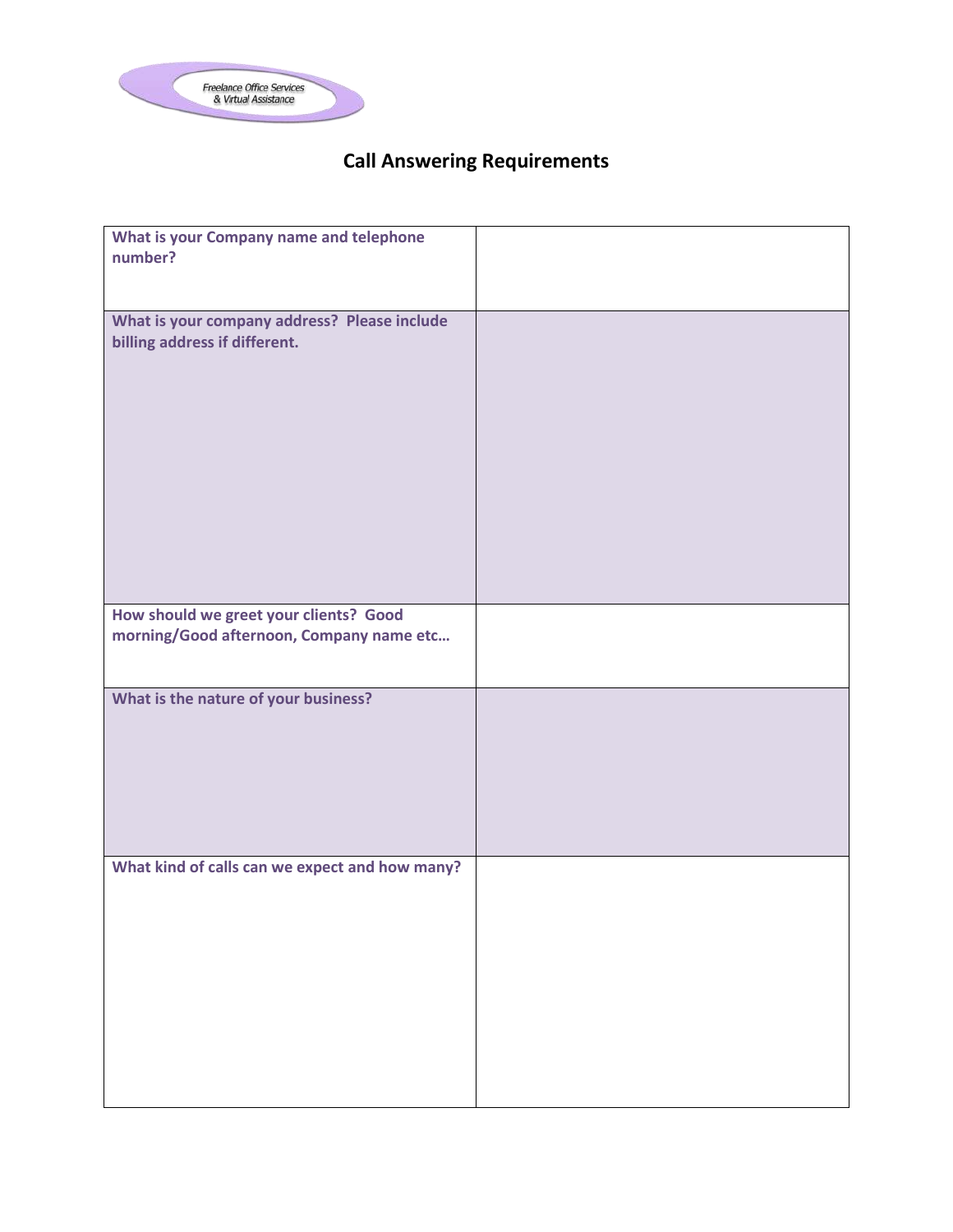

| How would you like us to handle your calls? IE<br>take messages then email or text; transfer callers<br>through to another number; Please also provide<br>email and number for this purpose. |  |
|----------------------------------------------------------------------------------------------------------------------------------------------------------------------------------------------|--|
| Do you have any specific questions you need us<br>to ask your callers other than name, company,<br>telephone number and message?                                                             |  |
| Do you have a list of information such as FAQs<br>with answers that we will need to refer to? If so,<br>please either list or send a separate attachment.                                    |  |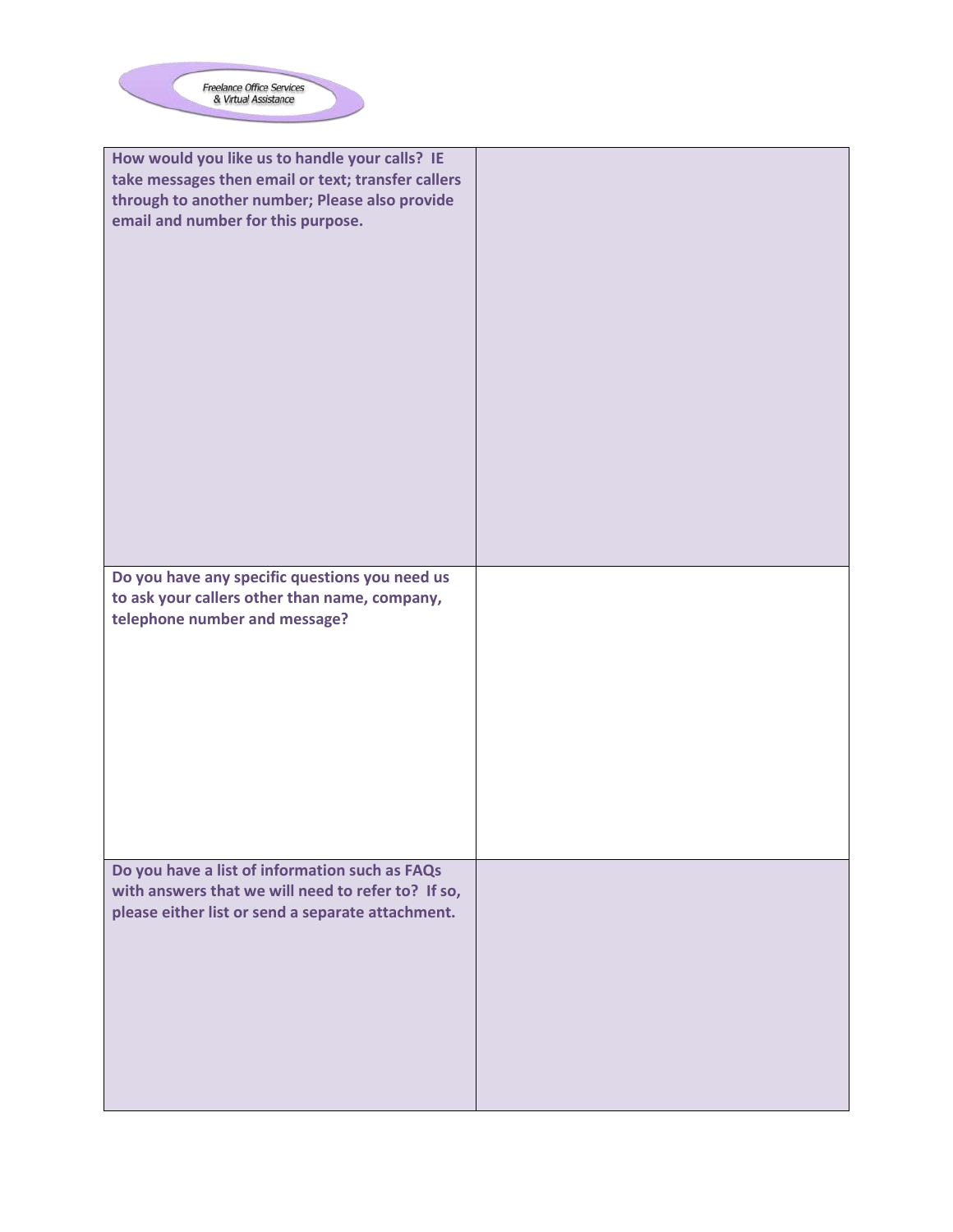

| Do you need us to take bookings over the phone?<br>If so, please provide details. Such as credit card<br>facility and booking forms etc calls taking longer<br>than 5 mins would normally constitute a VPA<br>(charged per hour instead of standard call<br>answering service - please ask if unsure). |  |
|--------------------------------------------------------------------------------------------------------------------------------------------------------------------------------------------------------------------------------------------------------------------------------------------------------|--|
| If we take credit card details, would you like us to<br>input onto an on line VSP terminal for instance,<br>or simply gather the information and ring it<br>through to you?                                                                                                                            |  |
| Will you be using our Google calendar to advise<br>us of your whereabouts? We will send you a link<br>to this.                                                                                                                                                                                         |  |
| What address, telephone number and contact<br>details do we need to give to callers if asked?                                                                                                                                                                                                          |  |
| Are you on the Telephone Preference Service?<br>Sales calls will be charged for so how would you<br>like us to handle these?                                                                                                                                                                           |  |
| Do you have a website? If so, what is the url?                                                                                                                                                                                                                                                         |  |
| What hours of business do you work. Our                                                                                                                                                                                                                                                                |  |
| standard charges are for Monday to Friday                                                                                                                                                                                                                                                              |  |
| 9.00am to 5.30pm Sunday to Thursday in Egypt.                                                                                                                                                                                                                                                          |  |